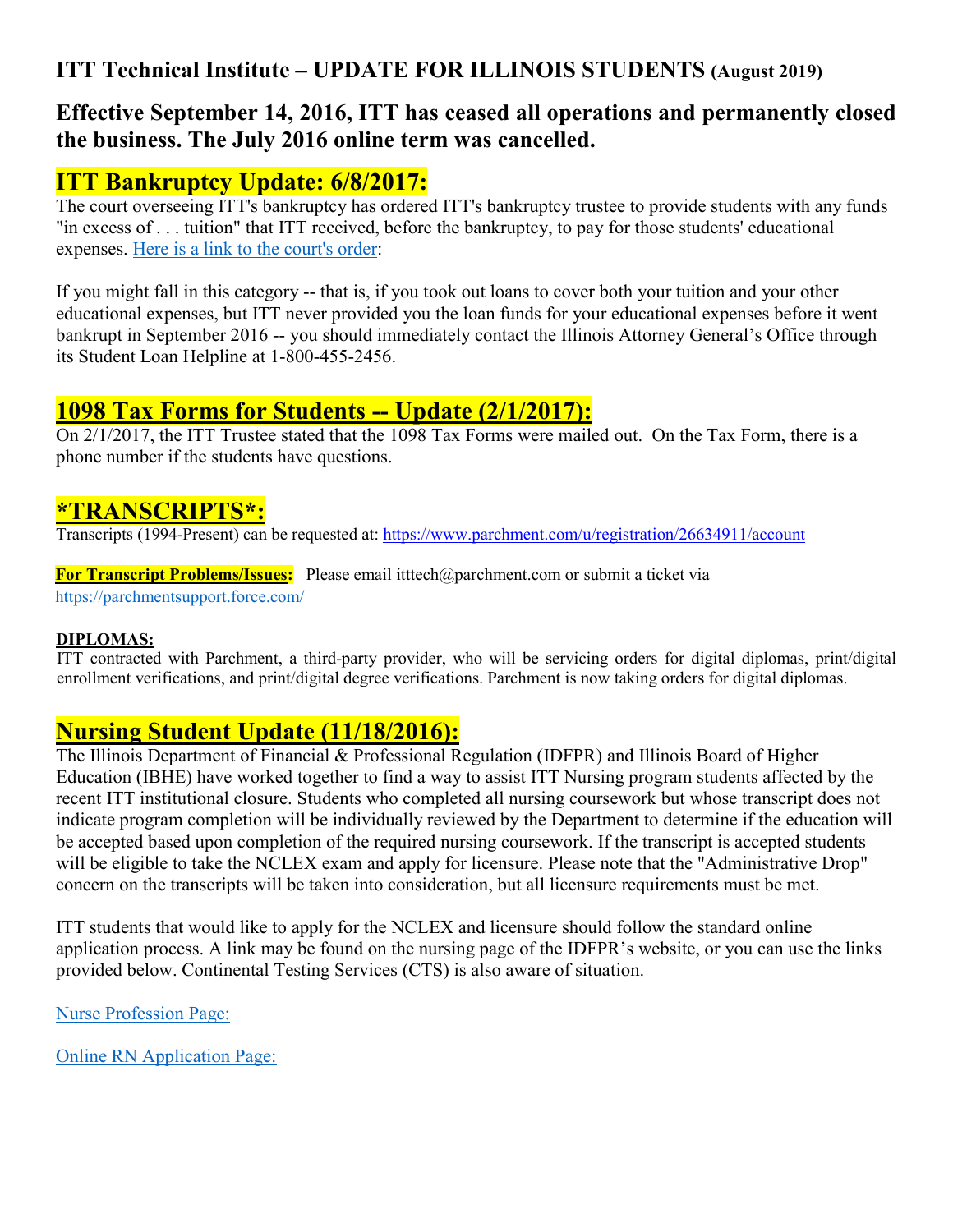### **ASSISTANCE FROM ILLINOIS STUDENT ASSISTANCE COMMISSION (ISAC):**

Former ITT Tech students seeking information on other college and career options or student financial aid can access the ISAC Student Portal [\(https://studentportal.isac.org/\)](https://studentportal.isac.org/). [Click here](https://studentportal.isac.org/web/guest/student/?p_p_id=Student_WAR_Studentportlet&_Student_WAR_Studentportlet__facesViewIdRender=%2Fviews%2FisacorpsMemberSearch.xhtml) to find contact information for the nearest ISACorps member. These recent college graduates are trained to assist students with the college planning and financial aid processes.

#### **TRANSFER CREDITS:**

[MyCreditsTransfer](https://www.transferology.com/state/il?all) is a statewide initiative designed to facilitate transfer within Illinois using the nationally available tool, Transferology. Within Transferology find the courses that transfer between institutions, degree requirements your courses satisfy and different majors that institutions offer. Many Illinois institutions participate in [Transferology](https://www.transferology.com/state/il?all) and it is free for anyone to use.

#### **MESSAGE FROM ILLINOIS DEPARTMENT OF VETERANS AFFAIRS:**

The Illinois Department of Veterans Affairs-Veterans Education and Training Section (State Approving Agency) stands ready to assist you in your educational endeavors as you transition from ITT.

Specifically, we can answer questions about GI Bill® benefits and provide you with information about other education and training programs and benefits. Please feel free to contact one of our representatives below for assistance.

| Enrique Cabrera      | 815-730-4358 |
|----------------------|--------------|
| Melissa Cushman      | 217-785-4578 |
| Kent Ketter          | 309-661-7506 |
| <b>Tiffany Perry</b> | 773-292-2789 |
| <b>Andrew Pieper</b> | 630-690-6270 |
| Emily Siefken        | 312-814-1831 |
| Dan Wellman          | 217-782-7838 |

#### **NURSING PROGRAM**:

For those students who completed all degree requirements in the Nursing program but who did not yet complete the Exit HESI, the requirement has been eliminated. **Passage of the Exit HESI is no longer a graduation requirement**. If you completed all Nursing program requirements other than the HESI at ITT Orland Park at any time in the past, you should be eligible for your degree and for access to the National Nursing licensure exam (NCLEX).

For nursing students who have had received an incorrect transcript due to the Exit HESI not being removed, file a complaint with IBHE (if you haven't already done so) and we will outline the rest of the process for you.

Here is the link to file a complaint: <http://complaints.ibhe.org/>

• For questions related to financial aid and student loans, please call 1-800-4-FED-AID for immediate assistance from a team of student aid professionals.

### **OTHER IMPORTANT INFORMATION:**

**[A MESSAGE FROM THE SECRETARY OF EDUCATION TO ITT STUDENTS](http://blog.ed.gov/2016/09/message-secretary-education-itt-students/)** – Please read this message from US Secretary of Education, John B. King Jr. to better understand what this closure means for your future and how it is going to affect your finances and your ability to continue your education.

### **US Department of Education Resources:**

**Federal Unpaid Refund Loan Discharge:** If you have questions about a bounced loan refund check or unpaid refund from ITT, [please visit this link to see if you are eligible](https://myfedloan.org/borrowers/forgiveness-discharge/discharge) for assistance.